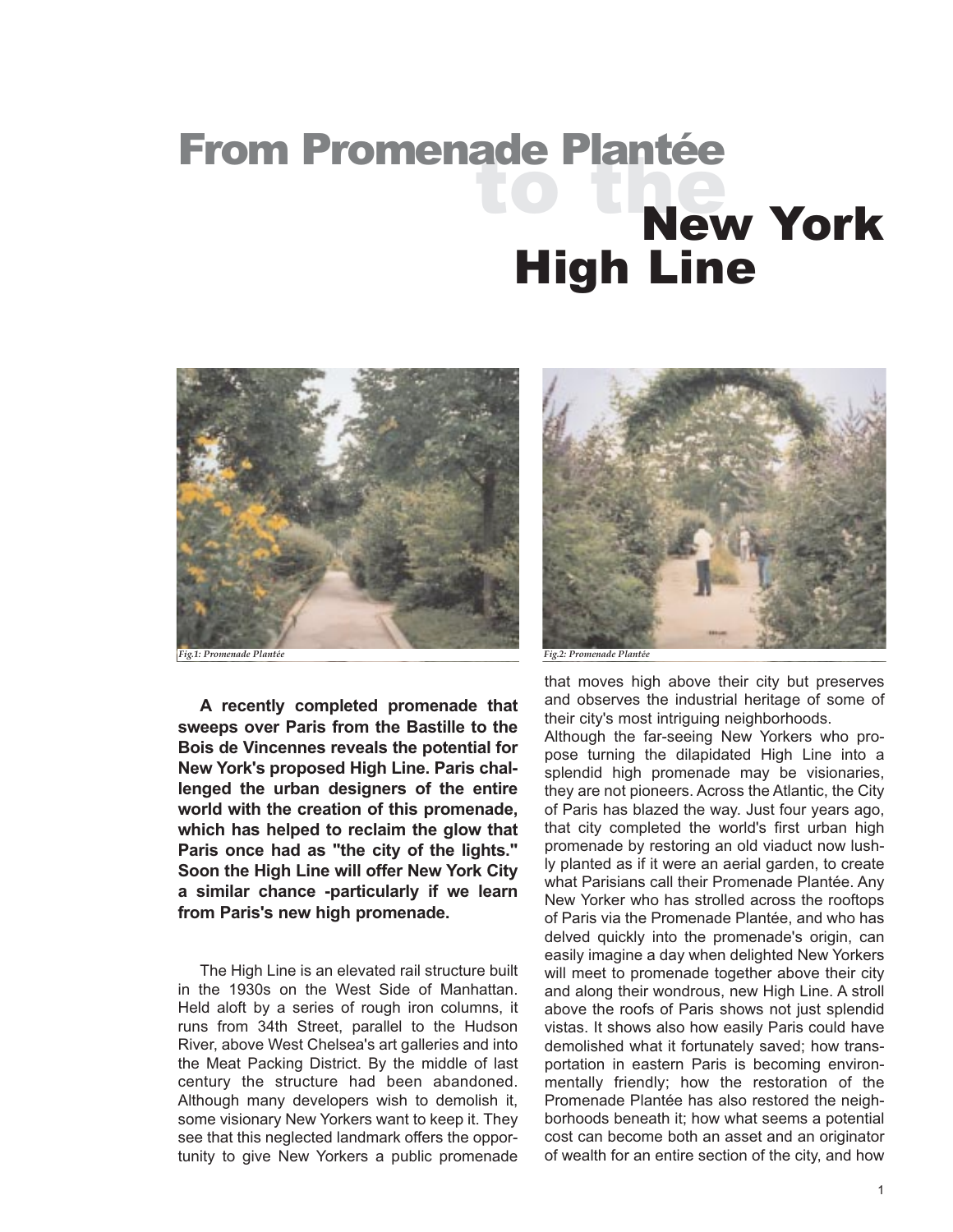

*Fig.3: Promenade Plantée*

raising money and taking advantage of private funds can make such a project feasible. And the Promenade Plantée also shows how New Yorkers can use the Parisian experience to improve the design of their promenade.

Splendid vistas of Paris open immediately to anyone hiking today atop the Promenade Plantée, which since 1859 has crossed the entire 12th arrondissement from La Place de la Bastille to the Bois de Vincennes at the eastern edge of the city. Beginning in 1998, this old track bed was converted by the landscape architects Philippe Mathieu and Jacques Vergely into a high promenade, allowing a magic aerial walk into the city. Parisians taking a stroll along this grand promenade find they have stepped into a botanist's dream, filled with thousands of plants growing in communion with birds and butterflies. Parisians say that when you begin a walk along this high promenade, you first climb some steps that pull you away from the noise and traffic of the city. Then you begin the real adventure, by changing landscapes as you travel a high-flying path. Early on, you pass through a trellised arcade and later through a bamboo forest that undulates in the wind. All of a sudden, a balcony opens, revealing the heart of Paris. Continuing on the high promenade, once more you traverse yet another green paradise, which gives you a rest from the city. At one point you cut through a white contemporary building, splitting it in half. Then you see the mansard of a seventeen-century building and around its corner, looking down, a boulevard that disappears far away. Thirty feet below you runs the always-busy Avenue Daumesnil. At another point you rise on to a bridge and then descend into a quiet, humid forest, as your journey continues. As was imagined by its creator, Philippe Mathieu, the Promenade Plantée is a way to contemplate the city or to forget about it. The designers of this landscape dramatized the happenings on this high promenade that shuts through Paris like an arrow through a forest.

Paris easily could have demolished what it fortunately saved. The viaduct of the Promenade Plantée, built from heavy bricks in 1859, has been restored 140 years later with a minimalist architectural language. But before that restoration, like New Yorkers with their High Line, Parisians planned to demolish their viaduct. After closing the viaduct for 20 years, the Parisian Urban Department faced a dilemma similar to the one New York is facing now: Should they restore the high promenade, in order to redevelop the surrounded neighborhoods? Or should they demolish the decaying structure to enlarge the already jammed Avenue Daumesnil and to recover the space occupied by the viaduct?

Instead of demolishing the abandoned struc-



*Fig.4: Old view of the Viaduct Daumesnil* 



*Fig.5: Aerial view of the Viaduct Daumesnil* 

ture, Parisians have transformed their Promenade Plantée into a rich, 21st-century combination of shops and parkland. They landscaped the upper deck with plants, paths, pools of water and pergolas to create a surreal high promenade above, while placing commercial space within the vaults below. The designers accentuated the original form of the arcades by setting back the shop windows from the facades and by uniformly using wood, metal and glass. One great lesson embodied by Paris is that in order to make cities interesting, a city must save the best of its past, which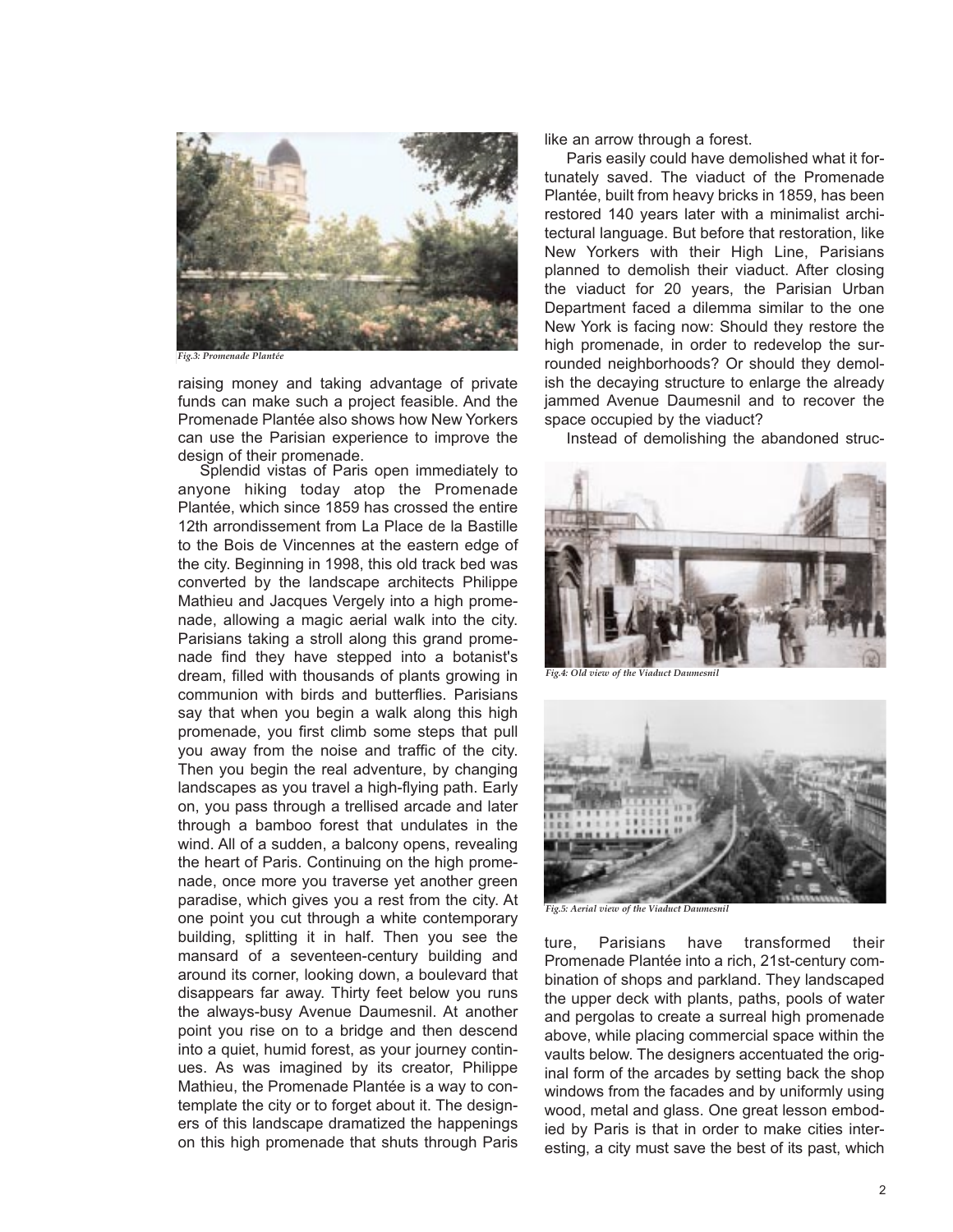

*Fig.6: Sketch of the Promenade Plantée* 

can be enriched by modernization. A successful city, as Paris shows, is a mix of memory and invention: the old viaduct can be reinvented as a new promenade.The new and the old can comment on each other.

the 3rd and 9th Avenue lines that once graced Manhattan. In 1963 New York City even began the demolition of the High Line, one of the only elevated transportation structures remaining in the City.



Like Paris, New York by the middle of the 20th century had a number of impressive elevated viaducts running above its streets. But unlike Paris, New York by the 1960s was tearing down its elevated rail lines, including The south end of the line was demolished first, starting from Spring Street, in order to begin the redevelopment of 14 blocks along Hudson Street in the West Village. In 1987, a group of Chelsea property owners filed an

application to demolish the remaining segment of the High Line. Four years later, and after many lawyer's battles, only the southernmost five blocks of the remaining High Line were demolished, leaving its present southern terminus at the Meat Packing District. Even after losing 19 blocks, however, the High Line still sweeps across 22 of the most remarkable blocks of lower Manhattan, ending at the site reserved for building a Stadium that New York hopes will hold the 2012 Olympic games.

The idea that New York might save the one-and-ahalf miles that remain of the High Line is posing an interesting challenge for urban planners, businesses and residents. But New Yorkers now, like Parisians in the 1970s, have not yet decided if the High Line offers a highflying opportunity or a hulking obstacle.

No Parisian today who has taken a stroll along the botani-





*Fig.8: Old view of the High Line Fig.9: - End of demolition at Gansevoort Street*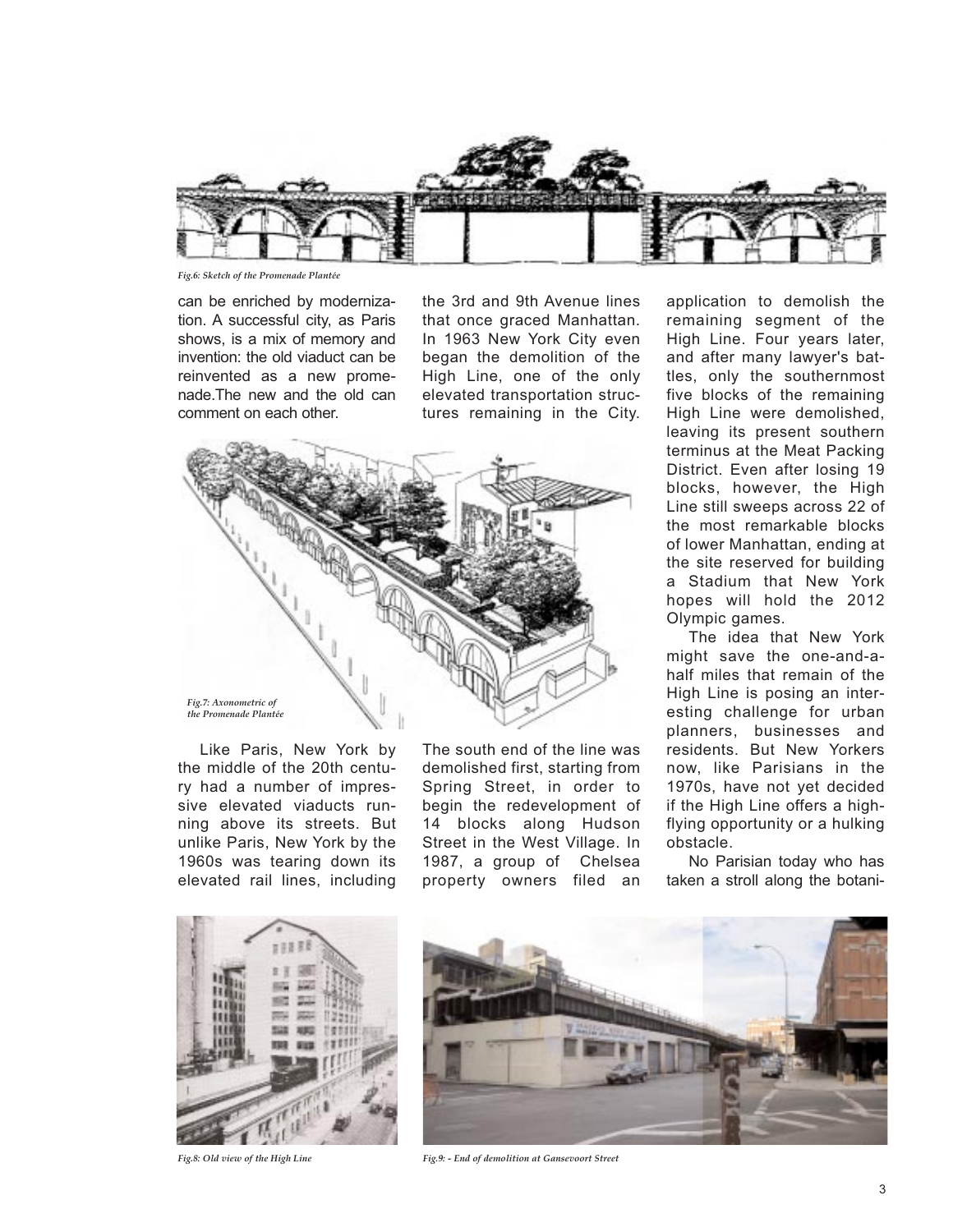cal highlands of the Promenade Plantée will have doubts that transformation trumps demolition. But New York remains mostly blind to the French experience. People who see the High Line only as a decaying hulk offer a variety of plans for its future: leave it as it is; let it decay and tear it down; convert it into a highway; integrate it with the subway or transform it into a light rail or railroad again. But those New Yorkers who think the High Line might offer more than an obstacle to the city's development do not need to engage in guesswork about how the High Line would function as a high promenade, arching above the city. Those New Yorkers can find a vision for their High Line by wandering along the newly-completed Promenade Plantée, arching above the streets of Paris.

Transportation can become more environmentally friendly, as New Yorkers will find, thanks to a high promenade. Already, many Parisians are finding a transit opportunity by using the Promenade Plantée to commute in ways that feel both old and brand new. Commuting has become the high point of the day for those who use the promenade. Going to work or to the Opéra Bastille along this relaxing environment has changed their transportation routine. Far from the noise of the city, Parisians walk past a bamboo



*Fig.10: Circulation at the Promenade Plantée* 



*Fig.11: Circulation at the Promenade Plantée* 

forest in which children are playing and through fragrant trellises of roses. Nothing can really beat this relaxing trip to work. While saving a decrepit form of transportation, Parisians created the best of today's transportation and at the same time safeguarded the opportunity to develop future means of transportation.

Back in New York, the proposal to convert the



*Fig.12: Walking above the High Line* 

High Line into a high promenade can also safeguard the city's opportunity to develop future means of transportation while providing a recreational amenity. In contrast with Paris, most of the future alternatives for the High Line create an imminent danger of losing the viaduct forever. Only its transformation into a high promenade -an aerial version of what Americans might call "greenway" or "linear park"- seems likely to save it.

Diana Balmori, a professor at the Architecture School of Yale University and a pioneer of linear parks, says that "greenways, in their function as recreational movement corridors between areas, join parts of the city and give maximum accessibility to all." These new parks develop the articulation of the different parts of the city, becoming as essential to the city as the circulatory system is to our body. She envisions the High Line moving New York's suit-clad people and joggers, with equal ease and pleasure, along an aerial garden as appreciated as the one that now brightens the mornings of Parisian commuters.

For Paris, the restoration of their viaduct has also restored the neighborhoods beneath it. The Promenade Plantée has become the unifying component of a major program that revitalized the east of Paris. The east, representing 45% of the area of the city, is well known as the poorest section of Paris. The Eiffel tower and the Champs-Elysées are of course part of the west. This high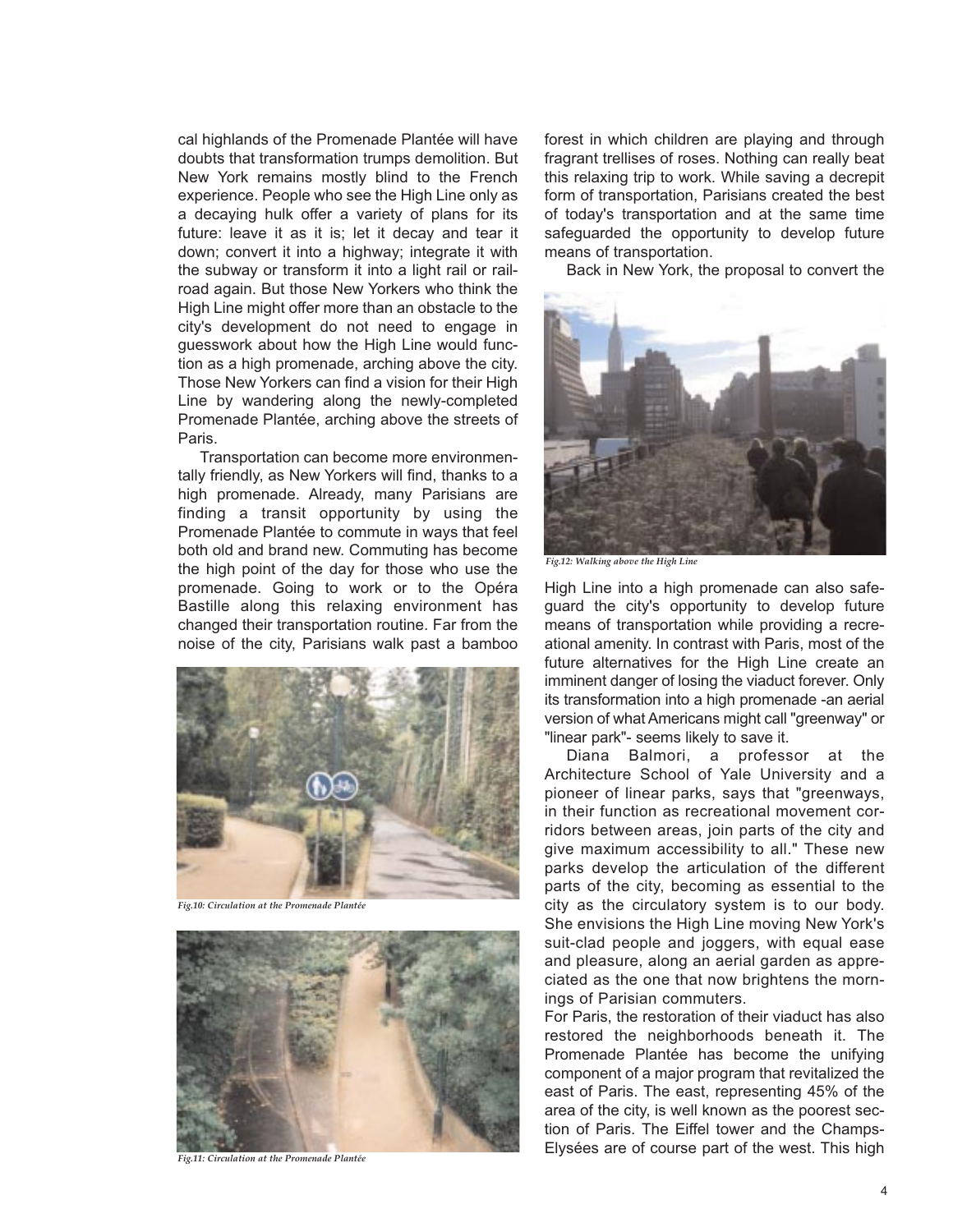

*Fig.13: Map of Paris* 

promenade unchained the development of the decaying eastern area by crossing it and making it accessible to the rest of the city. The Promenade Plantée also has attached the center of Paris with an outer beltway: La Petit Ceinture the little belt- another abandoned rail line that rings the city. Parisians in the near future will be able to circle the entire city walking or biking, without meeting any car, starting at the Bastille.

In Paris, what at first seemed a potential cost became the economic catalyst for a decaying section of the city. According to the City Hall of Paris, the Promenade Plantée's 2.5-mile pedestrian walkway cost 25 million dollars. It was opened



*Fig.14:Commercial space at Promenade Plantée* 

*Fig.15: Commercial space at Promenade Plantée Fig.16: Map pf the High Line* 

to the public in 1998 and was finished in mid-2000. Since its creation the neighborhood has seen the addition of 75,000 square feet of new commercial space and more than 200,000 square feet of office space. Another key to the success of this linear park was that much of the length of the Promenade Plantée was soon surrounded with new housing. Beginning in 1990 and with unbelievable speed, 88 old buildings containing over

1,000 new residences were restored along the promenade. The remaining 25 vacant lots were quickly leased or put under contract for housing, commerce, schools and recreational activities. By the time the promenade was finished, people had brought new vibrancy to these neighborhoods. Due to the simple presence of the Promenade Plantée, housing rent increased by 10% in the area, reaching today between \$1 and \$1.3 per square foot. Paris, through the revenues of the shops underneath the high promenade, found a way to pay off the cost of maintaining the park.

Back in New York, maintaining the unused viaduct is now extremely expensive: the City pays over \$300,000 a year to maintain the High Line. Razing it might cost up to \$43 million dollars. Recently an organization called Friends of the



High Line carried out a reuse study with the help of the Trust For Public Spaces. The feasibility study looks at some of the economic benefits that the city may see in a 20-year-period once New York turns the viaduct into a high promenade. The cost of creating this open space is estimated at 60 million dollars. This cost includes two different stages: first the restoration of the existing structure and second the establishment of the park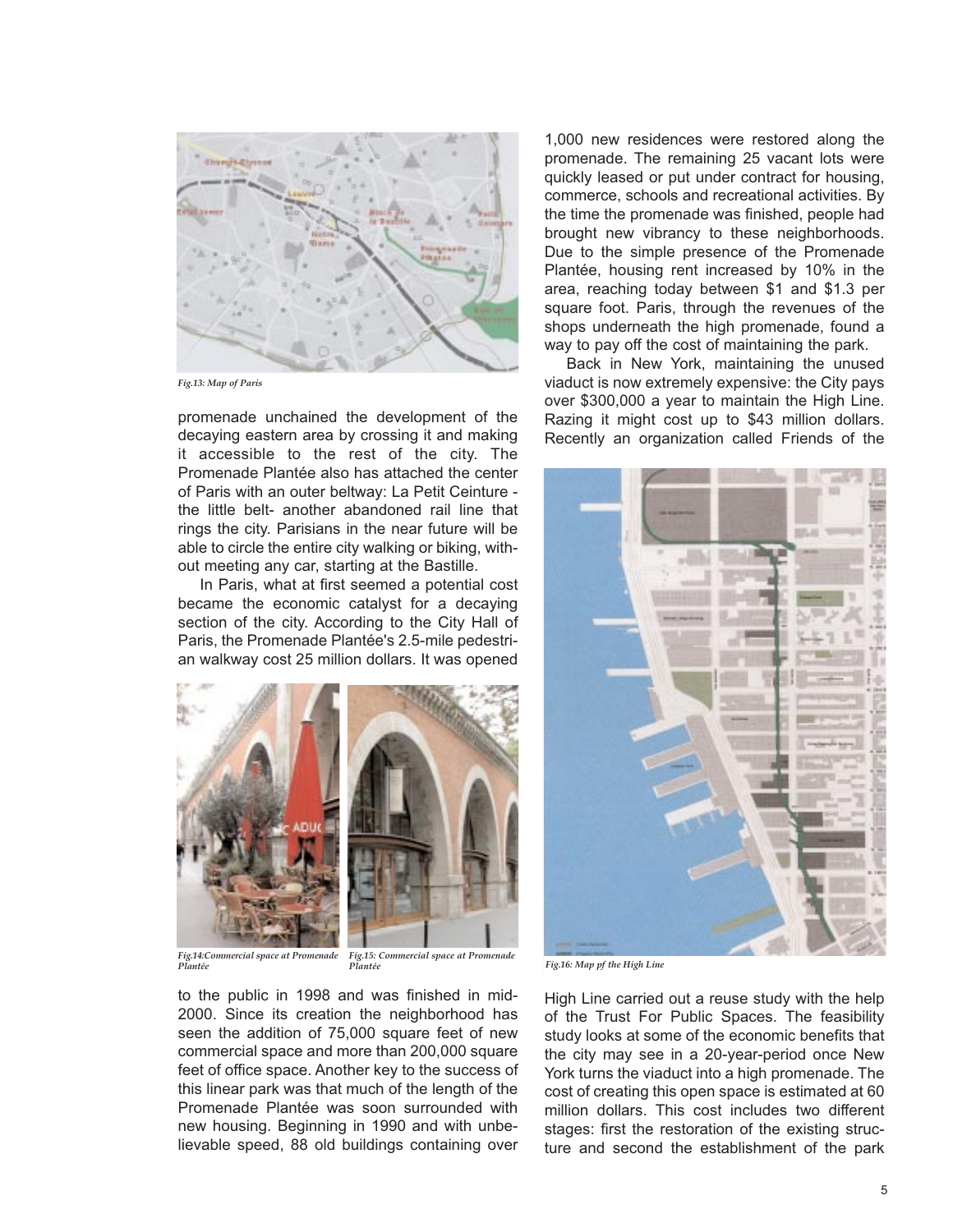itself. Experts predict that it would cost \$10 million annually just to maintain the structure of the High Line after it has been converted to a greenway. Questions are being raised about who will pay and how much use this elevated promenade will get. Paris has answered these questions.



*Fig.17: View of Promenade Plantée* 



*Fig.18: The bridge at the Promenade Plantée* 

To self-finance the High Line promenade, Friends of the High Line looked at similar spaces as Central Park and Battery Park City, which show how much economic value parks and open space convey to their surrounding neighborhoods. By looking at several other parks and other real estate studies across the country, in addition to interviewing local real estate agencies in the city, the Friends determined that a 4 % increase in the value of the surrounding properties would result solely from the presence of the High Line. By the Friend's calculation, the increase in property values and tax benefits derived from the High Line in a 20 year period, will produce almost double the amount of money that was required to build it.

Raising money and taking advantage of private funds, a strategy that New Yorkers know well, is what made the Promenade Plantée feasible. According to Professor Balmori, Promenade Plantée offers a "perfect example" of how a city like New York can partner with the private sector in order to "recycle an existing structure into a neighborhood connector." Such recycling is the goal of Friends of the High Line, which was formed to defend the high promenade from the people that saw it only as a decaying hulk. Their vision was to convert it to open public space by bringing the High Line under the Federal Rail Banking Program. Since the Friend's creation, they have been involved in a continuous fight that seems to be reaching an end. Joshua David, co-founder of Friends of the High Line, explains that the Rail Banking Program started in 1983 as part of the National Trail System in Manhattan. It was designed specifically to preserve out-of-use rails that may have some potential value as future means for transportation and that could never be recreated in today's real estate markets.

Any discussion of financial possibilities leads to a crucial question: How can the high promenade be paid for? Although New York has imagined that the City must pay for the whole thing, Friends of the High Line have a different vision, because federal funding is available for this type of project. "We have identified probably 30 million dollars that can be targeted to this project," Joshua David said. "We are looking at this as a 10-year project in phases. So there is a lot of federal money that can be directed for this. And you will fund it as you go."

Perhaps those visionary New Yorkers that look to Paris should also consider the alternative that public-private partnership has to offer. If New York cannot obtain federal funds it may, as Paris did, find that private funding is available. To make a large-scale investment possible, in the early 1990s the city of Paris partnered with a private development company and began transforming the elevated bed of the viaduct into the promenade, dividing the process into seven phases in order to make it feasible. Such public-private partnerships are not new for New Yorkers: real estate in New York City has also been governed by this type of investment. Battery Park City, Bryant Park and the Redevelopment of 42nd Street are especially ambitious examples. A current example of such a situation is Ground Zero, and the High Line could follow suit.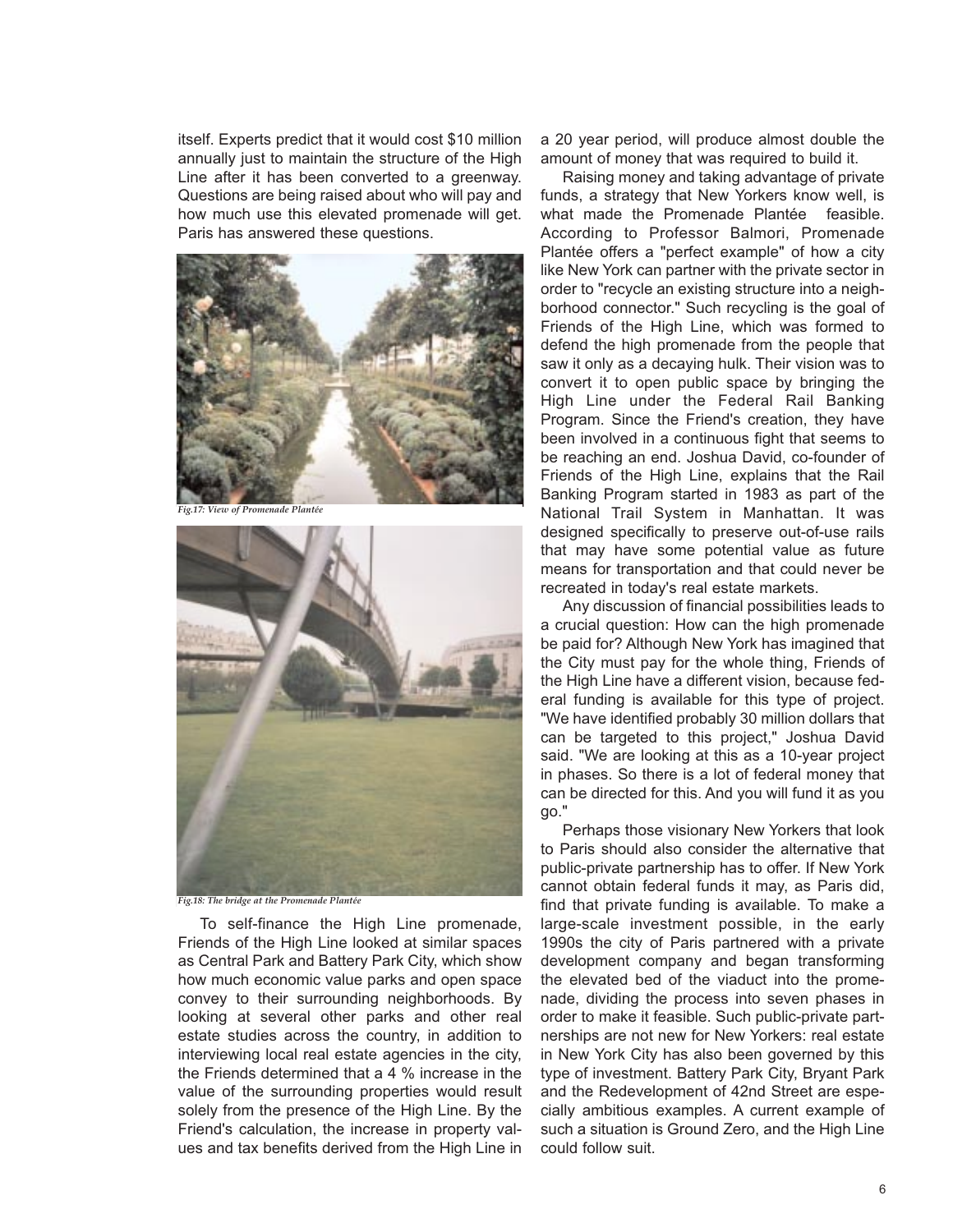New Yorkers, by learning from the Parisian experience, can improve their promenade in ways that Paris did not imagine. While walking recently along the Promenade Plantée, Professor Balmori said, "thinking in terms of the High Line, these days, one should be more environmentally responsible in its design, trying to make the most of the local planting that it already has." She pointed out that in comparison with the Promenade Plantée, the High Line is already planted. The stones and white gravel of the High Line are covered with exceptional vegetation, ranging from wild grasses to little shrubs, all spontaneously developed since the railroad was abandoned in 1960. This unique feature, which had been lost in the French promenade, could play a vital role in the future design of New York's High Line. Joshua David describes the High Line as a long concrete bathtub that is filled with gravel. With all of the plants that are spontaneously growing it looks like a rock garden.

Since New York does not now have a specific plan, New Yorkers cannot yet picture all the advantages this project will bring to their city. To illustrate some possibilities, Friends of the High Line are organizing a design competition that will culminate with a jury and public exhibition in the summer. This competition seems likely to cast away many doubts.

In the near future, New Yorkers may be able to reminisce about the day they first strolled on the High Line. They will recall this extraordinary experience and will tell their friends how wonderful it felt to climb for the first time onto this magic aerial promenade. They will tell you how coming from Battery Park City through the Hudson River Park -with the river on one side and traffic on the other, the High Line's aerial promenade changes how

you see New York. Gansevoort Street is the starting point of this adventure that needles past Chelsea art galleries. Leaving cars behind, they will say, you follow an inclined surface that lifts you from the Hudson Parkway and penetrates the city, to fly over its roofs. With a ninety-degree turn, one block away from the Parkway, you face uptown along a meandering grassland, with the Empire State Building rising in front of you. As in Paris, at one point you cut through a contemporary building. Here, protected by the shade of the building you stroll beside an outdoor restaurant somewhere above the Meat Packing District.



*Fig.20: The High Line* 

Then you walk back into the glare of the New York sun. At another point you look down and the everhectic 14th Street seems still. Trucks and cabs hurtle all over the place, grey and noisy, but apparently far away. Later in this magic walk you



*Fig.19: A cut through a contemporary building*